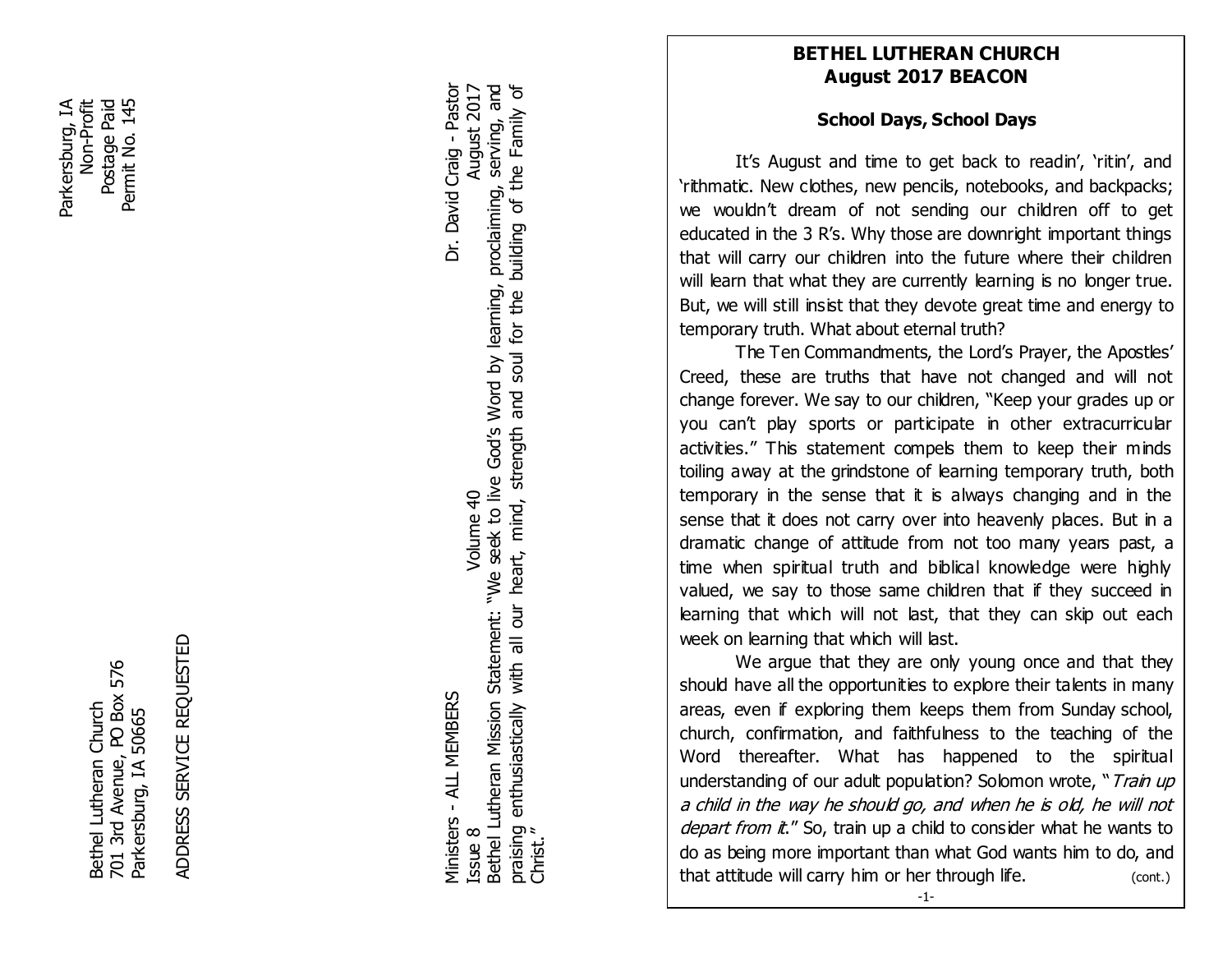### **School Days, School Days (cont.)**

 Right Knowledge, Right Goals. God's word is eternal truth. Jesus Now it's time for training in the real 3 R's. Right Truth, said, "Thy Word is Truth" (John 17:17) Knowing God's word is right knowledge "the fear of the Lord is the beginning of knowledge." (Prov. 1:7) Right goals are to live a life for Christ, not self. "For me to live is Christ" (Phil. 1:21). Our choice is the 3 R's, temporary or eternal. Choose like Joshua, "As for me and my house, we will serve the Lord." (Josh. 24:15)

David Craig davidccraig.net

-

[Abundant Grace Daily Devotion](http://adoringgrace.blogspot.com/)

| Financial Update as of July 18, 2017   |            |             |
|----------------------------------------|------------|-------------|
| <b>Bank Account Balance</b>            |            | \$25,951.18 |
| Commitments yet to be paid:            |            |             |
| Benevolence                            | \$9,207.38 |             |
| - Sanctuary/Interior Bell Tower        | 4,500.00   |             |
| Repairs/Painting-estimate              |            |             |
| (congregational vote May 28, 2017)     |            |             |
| - Exterior Gutter finish work-estimate | 500.00     |             |
| Loan Balance                           | 1,711.07   |             |
| Subtotal - Commitments above           |            | 15,918.45   |
| <b>Balance</b>                         |            | \$10,032.73 |
|                                        |            |             |

**September Calendar item:** The Church Council has scheduled a work day on Saturday, September 16th beginning at 8:30 a.m. to finish landscaping around the church including moving the rock from the parking lot to the Salem bell area. Rain date is September 23<sup>rd</sup>. Please mark your calendar. All help would be appreciated.

## **August Bible Reading Schedule**

| Aug 1, Tues: | Matt. 23:1-22, Romans 1:18-32, Ecclesiastes 5   |
|--------------|-------------------------------------------------|
| Wednesday:   | Matthew 23:23-39, Romans 2, Ecclesiastes 6      |
| Thursday:    | Matthew 24:1-14, Romans 3, Ecclesiastes 7       |
| Friday:      | Matthew 24:15-28, Romans 4, Ecclesiastes 8      |
| Saturday:    | Matthew 24:29-44, Romans 6, Ecclesiastes 9      |
| Sunday:      | Genesis 31                                      |
| Aug 7, Mon:  | Matthew 24:45-51, Romans 7, Ecclesiastes 10     |
| Tuesday:     | Matthew 25:1-13, Romans 8:1-17, Ecclesiastes 11 |
| Wednesday:   | Matt. 25:14-30, Romans 8:18-39, Ecclesiastes 12 |
| Thursday:    | Matthew 25:31-46, Romans 9, Zechariah 1         |
| Friday:      | Matthew 26:1-16, Romans 10, Zechariah 2         |
| Saturday:    | Matthew 26:17-35, Romans 11, Zechariah 3        |
| Sunday:      | Genesis 32                                      |
| Aug 14, Mon: | Matthew 26:36-46, Romans 12, Zechariah 4        |
| Tuesday:     | Matthew 26:47-56, Romans 13, Zechariah 5        |
| Wednesday:   | Matthew 26:57-75, Romans 14, Zechariah 6        |
| Thursday:    | Matthew 27:1-14, Romans 15:1-21, Zechariah 7    |
| Friday:      | Matthew 27:15-31, Romans 15:22-33, Zechariah 8  |
| Saturday:    | Matthew 27:32-54, Romans 16, Zechariah 9        |
| Sunday:      | Genesis 33                                      |
| Aug 21, Mon: | Matthew 27:55-66, Joshua 1, Zechariah 10        |
| Tuesday:     | Matthew 28, Joshua 2, Zechariah 11              |
| Wednesday:   | John 1:1-18, Joshua 3, Zechariah 12             |
| Thursday:    | John 1:19-34, Joshua 4, Zechariah 13            |
| Friday:      | John 1:35-51, Joshua 5, Zechariah 14            |
| Saturday:    | John 2:1-12, Joshua 6, Proverbs 1               |
| Sunday:      | Genesis 34                                      |
| Aug 28, Mon: | John 2:13-25, Joshua 7, Proverbs 2              |
| Tuesday:     | John 3:1-21, Joshua 8, Proverbs 3               |
| Wednesday:   | John 3:22-36, Joshua 9, Proverbs 4              |
| Thursday:    | John 4:1-26, Joshua 10:1-27, Proverbs 5         |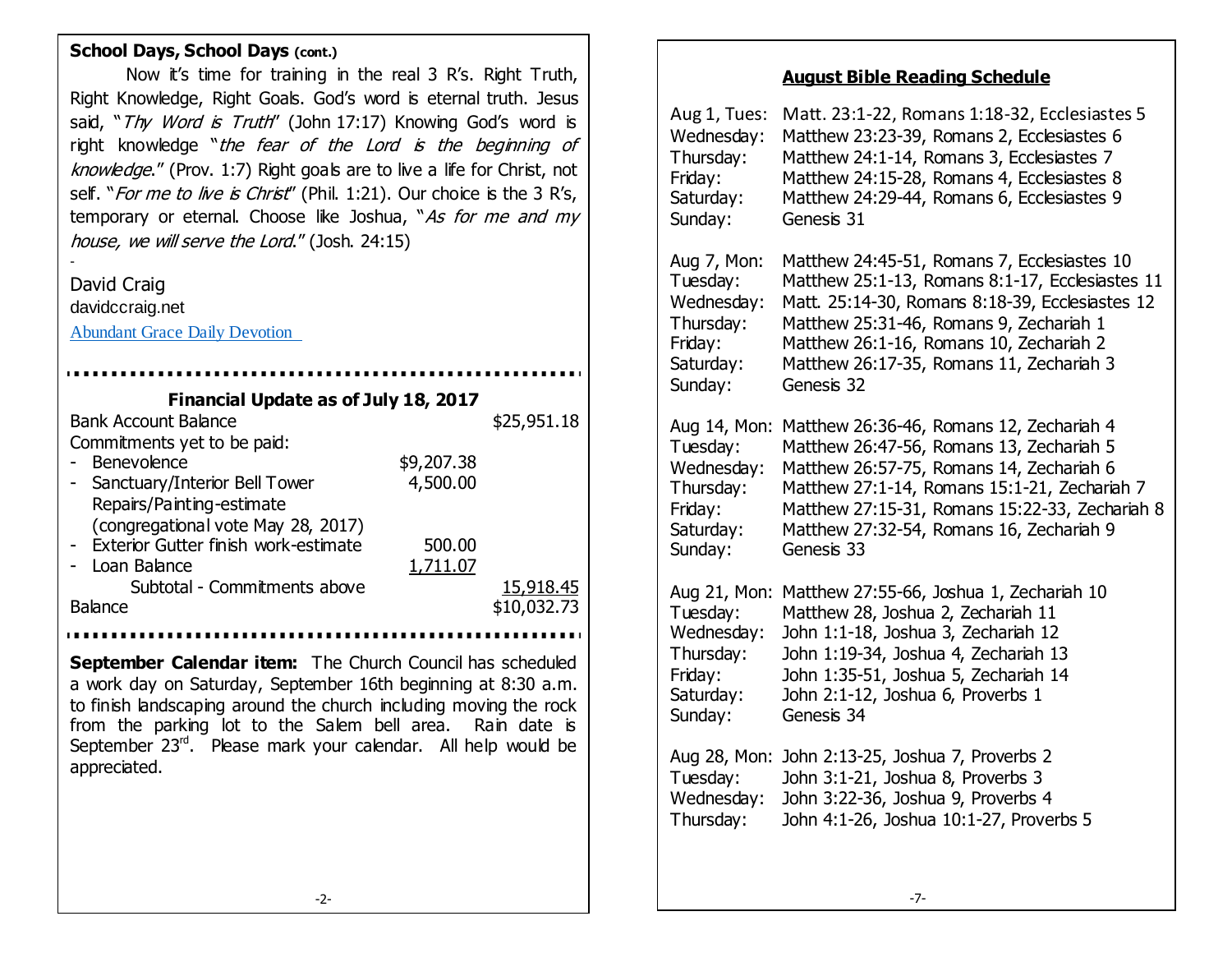**BLCW** – To all women of Bethel: you are all members of the BLCW and we are having a meeting/brunch on Sunday, August  $27<sup>th</sup>$ , following worship service. All women are invited. There will be a sign-up sheet on the bulletin board. I hope everyone is having a good summer and I am looking forward to seeing everyone on August 27<sup>th</sup>.

Diane Buss, BLCW President

#### **AUGUST BIRTHDAYS**

 $2 -$  Ted Tuitier – Desiree Tomkins – Mary Fink – Connie Rule, Wilma Schultz – Hope Tomkins 10- Ethan Allen, Kim Marlette – Kolbi Rice – Brenda Everts – Ken Beckman, Mark Buss – Norma Dudley – Diane Buss, Pat Van Hauen – Devin Bernard, Mike Niesen  $20 -$  Kyle Rice – Wayne Dudley, Ava Mann, Maxine Wahl – Courtney Frey – Rylan Paulson 29 - Sara Stearns

#### **AUGUST ANNIVERSARIES**

– Chris & Nina Sweeney (5) – Dave & Sharleen Hubbard (43) – Dale & Jenny Hansmann (43) – Jim & JoAnne Schwarz (54) – Steve & Sherry Brouwer (46) – Ryan & April Schrage (8) – Dan & Kay Frey (33) – Joseph & Christina Edwards (3) – Bryce & Ruth Zacharias (43)

### **FAMILY DEVOTIONS FOR AUGUST**

#### **Let's Get Ready!**

Bible Verse: "Rejoice in the Lord always. I will say it again: Rejoice!" Philippians 4:4

"Are you ready for school?" We'll hear that a lot in the days ahead. And the replies will vary from, "Don't remind me!" to the more unusual, "Yes – Can't wait!" Most of us (adults, too) are never ready for vacations to be over. We like our free time. And for kids, it might be a little scary to start something new, like a new school year. So how can we equip our families to be ready with a good attitude about school, job, or whatever God has in store? The best way is with the tools God gives us. Try this: Write/type uplifting Bible verses on cards to stick on the mirror or put in our pockets. Better yet, memorize them! Here are a few to get started, but don't stop here!

- 1) "I can do all things in Him who strengthens me!" Philippians 4:13
- 2) "Cast all your anxiety upon Him because He cares for you." I Peter 5:7
- 3) "Be strong and courageous. Do not be terrified; do not be discouraged, for the Lord your God will be with you wherever you go." Joshua 1:9
- 4) "God did not give us a spirit of timidity, but a spirit of power, of love and of self-discipline." 2 Timothy 1:7

Pray: Dear Father in Heaven, Help us be ready and willing to follow you wherever you might lead us! Amen.

**Relay for Life Update** – exceeded their goal and raised \$1,597.82. Thank you so much for everyone who helped and donated. It was a very successful Relay for Life and we appreciate everyone's contributions.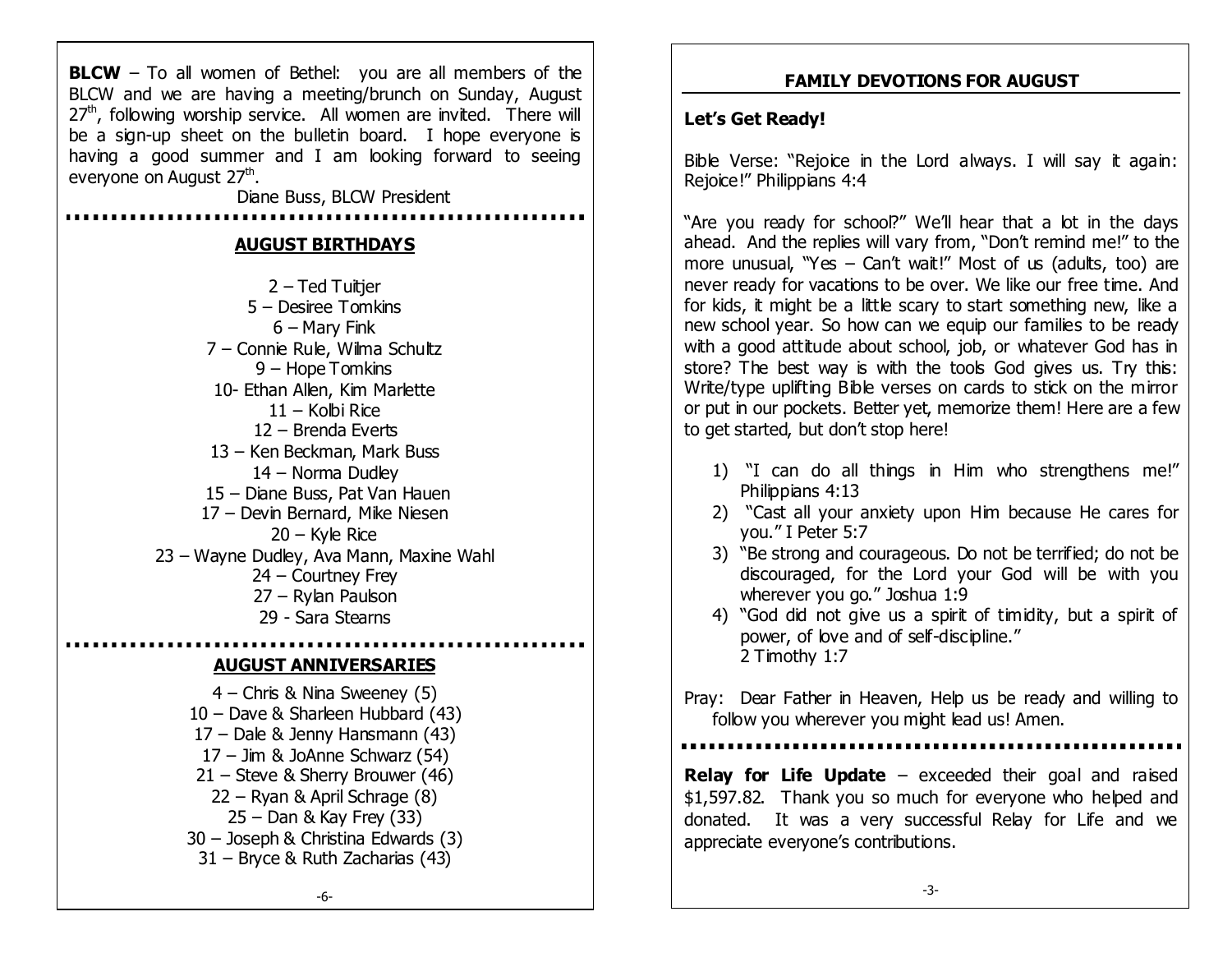## **July 19, 2017 Church Council Minutes**

Present: Diane Buss, Carol Chapman, Darla Drewelow, Dan Frey, Jenny Hansmann

Call to Order and Prayer by Dan Frey

Approval of the Agenda: Motion made by Jenny Hansmann,  $2^{nd}$  by Diane Buss

Approval of the Minutes: Motion made by Bruce Simon,  $2^{nd}$  by Darla Drewelow

Approval of the Treasurer's Report: Motion made by Bruce Simon, 2<sup>nd</sup> by Diane Buss. Julia Dudley reported that the tuckpointing loan balance is \$1,711.07.

Pastor's Report: Pastor David provided a report of his visits during May and June of 2017. He was on vacation May 22-29. He will be on vacation July 24-30.

Ministry Team Reports:

- Children & Youth Ministry Team would like Stacy to check on the Riverside Bible Camp.
- Outreach Ministry Team haven't met but concerned about our absent members.
- Fellowship Ministry Team haven't met but on the last Congregational Bible Study sign-up, there were no participants. Would like some ideas and some help.
- Property Ministry Team  $-1$ ) replaced a valve on toilet; 2) removed diffusers on lights to make church brighter, checking on price to add lights to fans and add bulbs up front; 3) need another work day to finish rock. Set as September  $16<sup>th</sup>$  at 8:30 a.m. with rain date of September  $23^{rd}$ ; 4) Bruce suggested checking into a cement repair for the low spot in the parking lot and clean and seal coat cracks. Bruce made a motion to get an estimate; 2nd by Diane Buss.
- Worship & Music Ministry Team  $-$  no meeting
- Social Concerns Ministry Team Relay for Life had lower participation but met their monetary goal.

(cont.)

## **Church Council Minutes (cont.)**

 Missions/Benevolence Ministry Team – After some discussion a motion was made by Bruce Simon  $2<sup>nd</sup>$  by Jenny Hansmann to send benevolence to the following: \$500 each to Butler County Relay for Life, Food Pantry, LCMC, Cedar Valley Hospice, Ronald McDonald House, Habitat for Humanity, Voice of the Martyrs, and Food for the Poor, and \$1,000 to Cody and Samantha Wiegmann for medical-related expenses for their daughter, Hayden.

# Old Business:

- 1. Update on McGee Construction: will start July  $31<sup>st</sup>$  or August  $7<sup>th</sup>$  at 7:00 a.m.
- 2. Youth Leaders: possible interest in being youth leader
- 3. Additional Loan payments: motion by Bruce Simon,  $2^{nd}$  by Diane Buss for a double payment in August
- 4. Hog Roast: Congregational event in lieu of the Hog Roast
- 5. VBS update: need to re-evaluate; didn't have any helpers sign up
- 6. Confirmation: Pastor David and Jacque, and Council President Dan Frey met with some parents with updates on their progress toward confirmation

New Business:

- 1. Ushers: may need to have ushers sign up for a month at the beginning of the year and find their own substitute when necessary
- 2. Council potluck: Fellowship and Outreach Teams are to meet and bring ideas to August Council meeting. Darla will set up a meeting.
- 3. Cable provider: Dan will ask Dale Stearns to call Century Link to add Dan to the account; other names will be changed after that

Closed with The Lord's Prayer

Motion to adjourn the meeting by Diane Buss,  $2^{nd}$  by Darla Drewelow

August Communion Assistants: Dan Frey, Michelle Krohn

September Communion Assistants: Jenny Hansmann, Stacy Palmer

--Submitted by Darla Drewelow for Stacy Palmer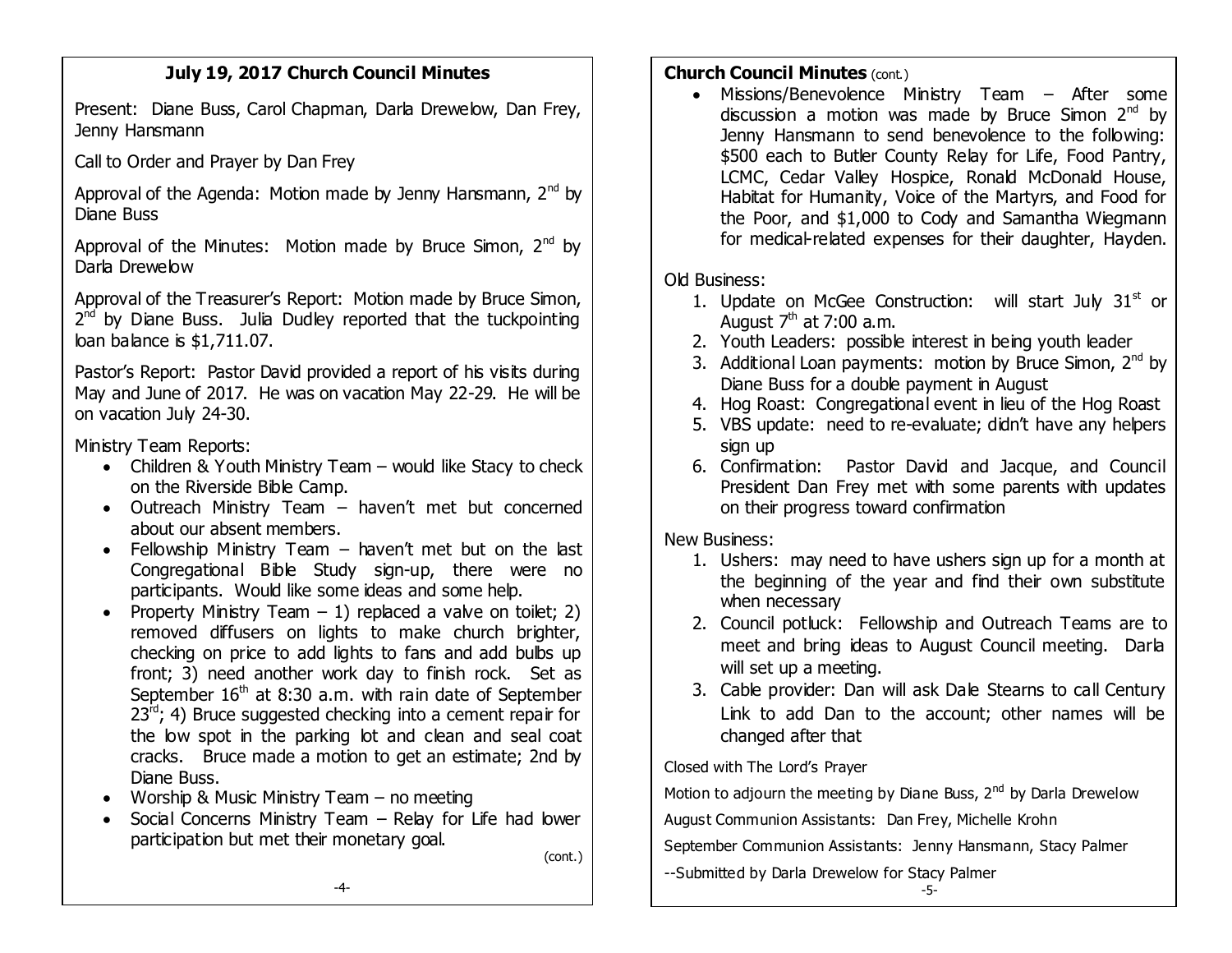## **Bethel Lutheran Church Worship Assistant Schedule for August-- Worship Service 9:00 a.m.**

|                          | <b>August 6</b>               | <b>August 13</b> | <b>August 20</b> | <b>August 27</b> |  |
|--------------------------|-------------------------------|------------------|------------------|------------------|--|
| <b>USHER</b>             |                               | Jeff Johnson     |                  |                  |  |
| ORGANISTS/PIANISTS       | Janet Mennen/Sharleen Hubbard |                  |                  |                  |  |
| <b>ALTAR GUILD</b>       |                               |                  |                  |                  |  |
| <b>GREETERS</b>          | Dale & Jenny                  | Terry & Janet    | Dan & Nancy      | Kory & Deb       |  |
|                          | Hansmann                      | Mennen           | Hemann           | Watters          |  |
| <b>LECTORS</b>           | Diane Buss                    | Dave Hubbard     | Julia Dudley     | Pam Jacobson     |  |
| <b>LITURGISTS</b>        | Aaron Ellermann               | JoAnne Schwarz   | Terry Mennen     | Sharleen Hubbard |  |
| <b>ACOLYTES</b>          | Ava Mann                      | Kielinn Herter   | Gavin Bernard    | Evan Palmer      |  |
|                          | Corryn Mann                   |                  | Devin Bernard    |                  |  |
| <b>COMMUNION</b>         | Dan Frey                      |                  | Dan Frey         |                  |  |
| <b>ASSISTANTS</b>        | Michelle Krohn                |                  | Michelle Krohn   |                  |  |
| <b>COFFEE FELLOWSHIP</b> | <b>Church Council</b>         |                  |                  |                  |  |
| SOUND SYSTEM             | <b>Church Council</b>         |                  |                  |                  |  |

IF YOU ARE UNABLE TO FULFILL THE ABOVE COMMITMENT, PLEASE FIND A SUBSTITUTE

#### **JULY SUMMARY**

|                                        | <b>Attendance</b> | <b>Bene./Mission</b> | <b>Current</b> | <b>Building</b><br><b>Maintenance</b> |
|----------------------------------------|-------------------|----------------------|----------------|---------------------------------------|
| Sunday, July 2                         | 67                | \$165.35             | \$2,117.42     | \$0.00                                |
| Sunday, July 9                         | 64                | \$121.00             | \$1,739.02     | \$0.00                                |
| Sunday, July 16                        | 50                | \$188.00             | \$1,992.00     | \$0.00                                |
| Sunday, July 23                        | 55                | \$80.50              | \$1,529.50     | \$0.00                                |
| Total Receipts January 1-July 23, 2017 |                   | \$4,280.12           | \$58,969.28    | \$0.00                                |

#### **ORGA NIZED PRAYER FOR OUR BETHEL LUTHERA N FA MILIES**

**WEEK OF AUGUST 6 –** Kathy & Leland Aalfs, Randy & Janelle Gorter, Josh Gorter, Dennis Muller, Amber & Ian, Samantha Muller Wiegmann, Tripp & Hayden, Meri Jo Wiese, Nichole & Tyler, Arlo Williams & Sarah Briggs

**WEEK OF AUGUST 13 –** Ken & Karla Beckman, Ted Gorter, B.J. Gorter & family, Kirk & Suzanne Gerloff Neuroth, Connor, Malea & Nicholas, Jeff & Stacy Palmer, Clayton & Evan, Bryce & Ruth Zacharias, Joe & Christina Tjepkes Edwards & Sloan

**WEEK OF AUGUST 20 –** Gary Bergman & family, Shirley Bergman, Rob & Maggie Gorter, Aiden & Wyatt, Lois Hagen, Jeremy & Brooke Paulson, Rylan & Bexlee, Harvey Peters, Shannon & Natalie Drewelow Spree & Ethan Allen

**WEEK OF AUGUST 27 –** Perry & Adrian Bernard, Devin, Gavin, Lorna & Bella, Barb Brouwer, Bill & Jackie Hager, Dale & Jenny Hansmann, Bob & Lista Patterson, Allen & Rachel Redman, Nate, Chad & Sarah